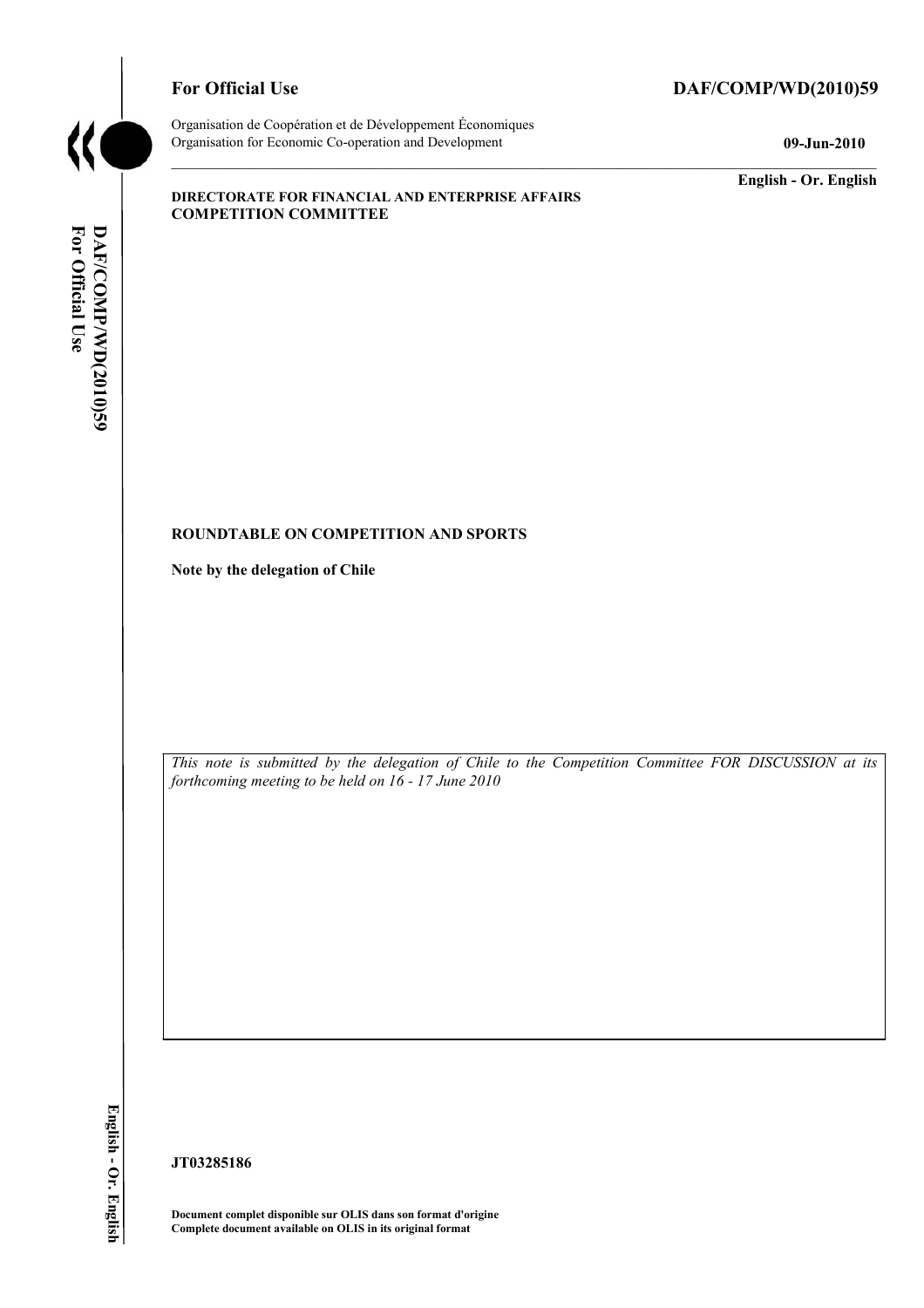# **ROUNDTABLE ON COMPETITION AND SPORTS**

# **-- Note by Chile --**

## **1. Introduction**

1. First of all we would like to underline the fact that the FNE's contribution to this roundtable will be made based on professional football only. This is due to the fact that, in Chile other sports are not as developed at a professional level as football is.

2. Second, given that no investigation has made it to the Competition Tribunal so far, and therefore judicial decisions have not been issued on the topic, we will base our answers on preliminary enquiries we have undertaken in the field.

3. In the Chilean professional football industry, it is possible to distinguish four main operators: 1) the clubs and clubs' associations; 2) the players; 3) broadcasting organisations; 4) sponsors and advertising agencies.

4. The clubs are organised into the following three club associations: Chile's National Football Federation, the umbrella organisation that represents Chile at the international level; the National Professional Football Association (ANFP); and the National Amateur Football Association (ANFA). The ANFP and the ANFA are members of Chile's National Football Federation.

5. The ANFP congregates all the Chilean professional football clubs. It organises all of the professional championships and is the only entity entitled to enter into contracts to broadcast, by any means, the matches of those championships. Moreover, the ANFP owns nearly 90 % of the *"Canal del Futbol"*, company that is the sole controller of the broadcasting rights of Chile's professional football championship matches, both real time and delayed broadcasting. These rights are sold to free-to-air broadcasters and pay-television programmers.

6. Chilean football clubs have traditionally been organised as non-profit corporations. However, in view of, among other things, their higher professionalization, the growing business oriented nature of the clubs and the financial insolvency of some of them, in 2005 a law was passed which main purposes were to structure the organisation of professional sport clubs; regularise their financial condition and the remuneration of their players; and establish an external surveillance system of their functioning.<sup>1</sup> This law establishes that professional sport organisations may be incorporated as either public limited companies (*Sociedades Anónimas Deportivas Profesionales*) or non-profit corporations. The former must have as their sole object the organisation, production, commercialisation of and the participation in professional sport events and their ancillary activities. Currently, 16 out of the 18 professional football clubs in the first division are incorporated as public limited companies.

 $\frac{1}{1}$ 

Law N° 20019/2005 that Regulates Professional Sports' Public Limited Companies.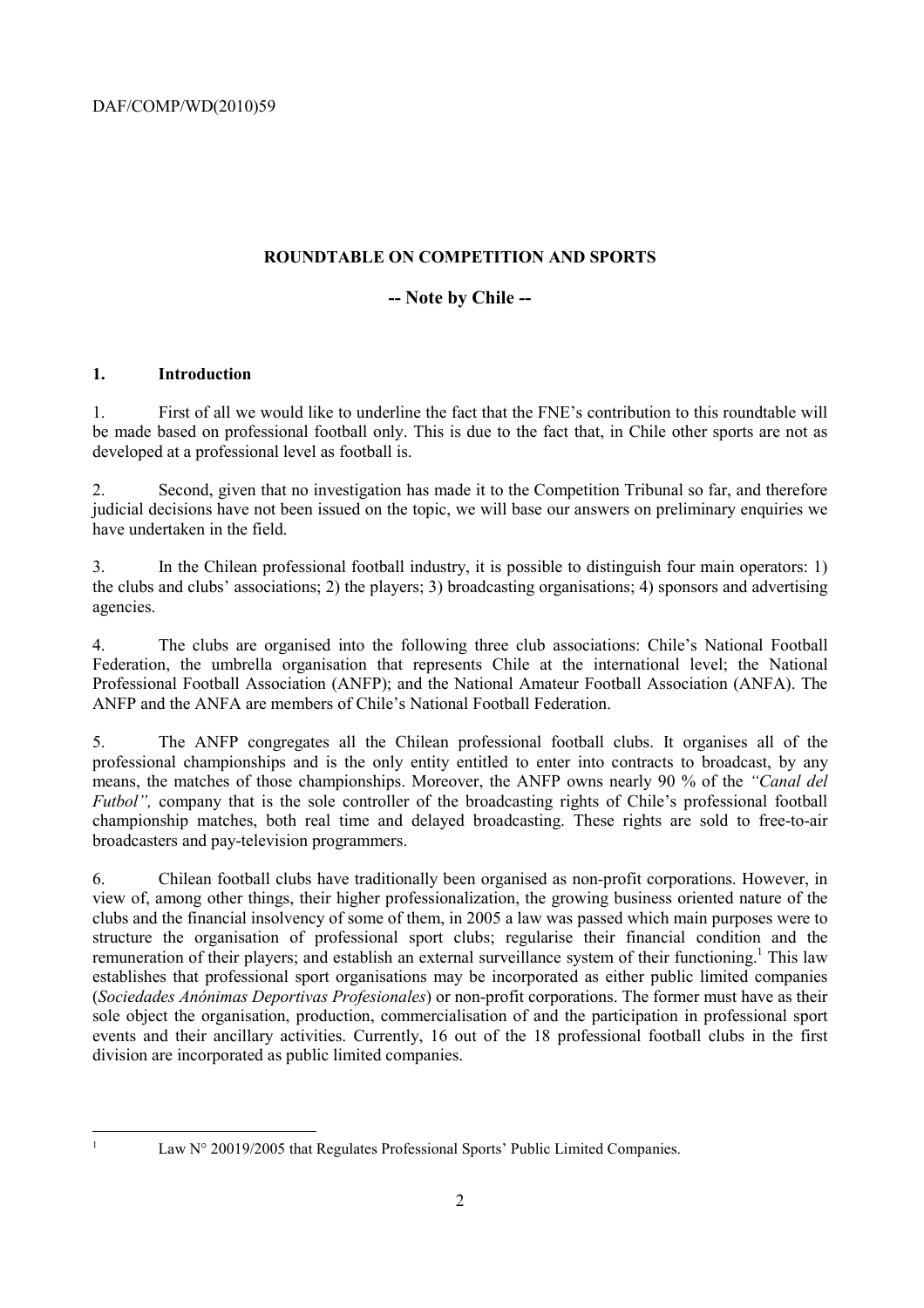### DAF/COMP/WD(2010)59

7. Regarding now the suggested issues to be touched upon in this contribution, and first, on the subject of **market definition**, the FNE has deemed that in Chile it clearly there exists a relevant market for professional football. Indeed, given the singularities of this industry and the way it is organised, it could be said that, for instance, regarding sports broadcasting rights, the relevant market may be narrowed down to the broadcasting rights of the Professional Football's National Championship matches. This assertion is based on the fact that, in general, different sports (and thus their broadcasting) are not seen as substitute or homogenous goods for one another by consumers, particularly if interchangeability is assessed between football and other sports, (even between one football tournament and another). According to foreign agencies' findings taken into account by the FNE in its enquiries, evidence has shown that consumers would be willing to pay more for a channel broadcasting their favourite sports, as in the case of the Professional Football's National Championship matches. Furthermore, this interest would not only be in a single match but in the entire tournament.<sup>2</sup>

8. Concerning **barriers to entry** in professional football, the statutes of the ANFP establish that the number of its associates cannot exceed 32 clubs, 16 of which will belong to the first division and 16 to the second (*Primera B*). However, the number of clubs in each division may be altered and the total number of clubs associated to the ANFP may be increased, if 4/5 of the ANFP council members so approve. In this regard, in 2003 the FNE initiated a non adversarial procedure before the *Comision Preventiva*<sup>3</sup> about a "programmed relegation"<sup>4</sup> system that the ANFP was implementing. This system allowed that for the years 2003 and 2004, no first division club would be relegated to the second division, regardless of the tournaments results, and that 4 clubs from the second division (two each year) would be promoted to the first. The FNE considered that this system would prevent competition among the clubs for it would eliminate an important economic stimulus for competing, which was the fear of relegation that entails a severe loss of profits from reduced broadcasting rights, publicity, ticket sales and others. However, the *Comision* dismissed the FNE concerns and decided that the system did not restrain competition. In this regard, given the recent developments of our competition system and the improvement the FNE's procedures have undergone, the likely effects on competition of the current promotion/relegation system may deserve a closer and more comprehensive examination by the FNE.

9. Also regarding the topic of **barriers to entry** in professional football, in relation to the broadcasting of matches, the FNE is of the view that the main entry barrier for this market is the unavailability of the broadcasting rights associated to the specific sport event, which in the case of professional football, as stated before, are entirely controlled by *"Canal del Futbol".*

10. Regarding **the nature of football federations and leagues** and whether they are subject to competition law, in Chile the former are organised as non-profit corporations and are subject to competition law, as any other legal or natural person is.<sup>5</sup> On the other hand, leagues, which in Chile are called Divisions, are not legal entities, but only categories in which football teams are arranged for purposes of organising championships and the respective promotions/relegations.

 $\overline{c}$ 2 An additional factor that should be pondered is that consumers value real time broadcasting way higher than delayed broadcasting.

<sup>3</sup> Up until 2004, when the Competition Tribunal was established, the adjudicative competition bodies were the *Comisiones Preventivas* and *the Comision Resolutiva Central.* 

<sup>4</sup> Descenso programado.

<sup>5</sup> Article 3° of the Chilean Competition Act (DL 211 of 1973) states that: "Whoever executes or enters into any act, agreement or convention, either individually or collectively, which hinders, restricts or impedes free competition, or which tends to produce such effects, shall be penalised with the measures indicated in Article 26 hereof...."